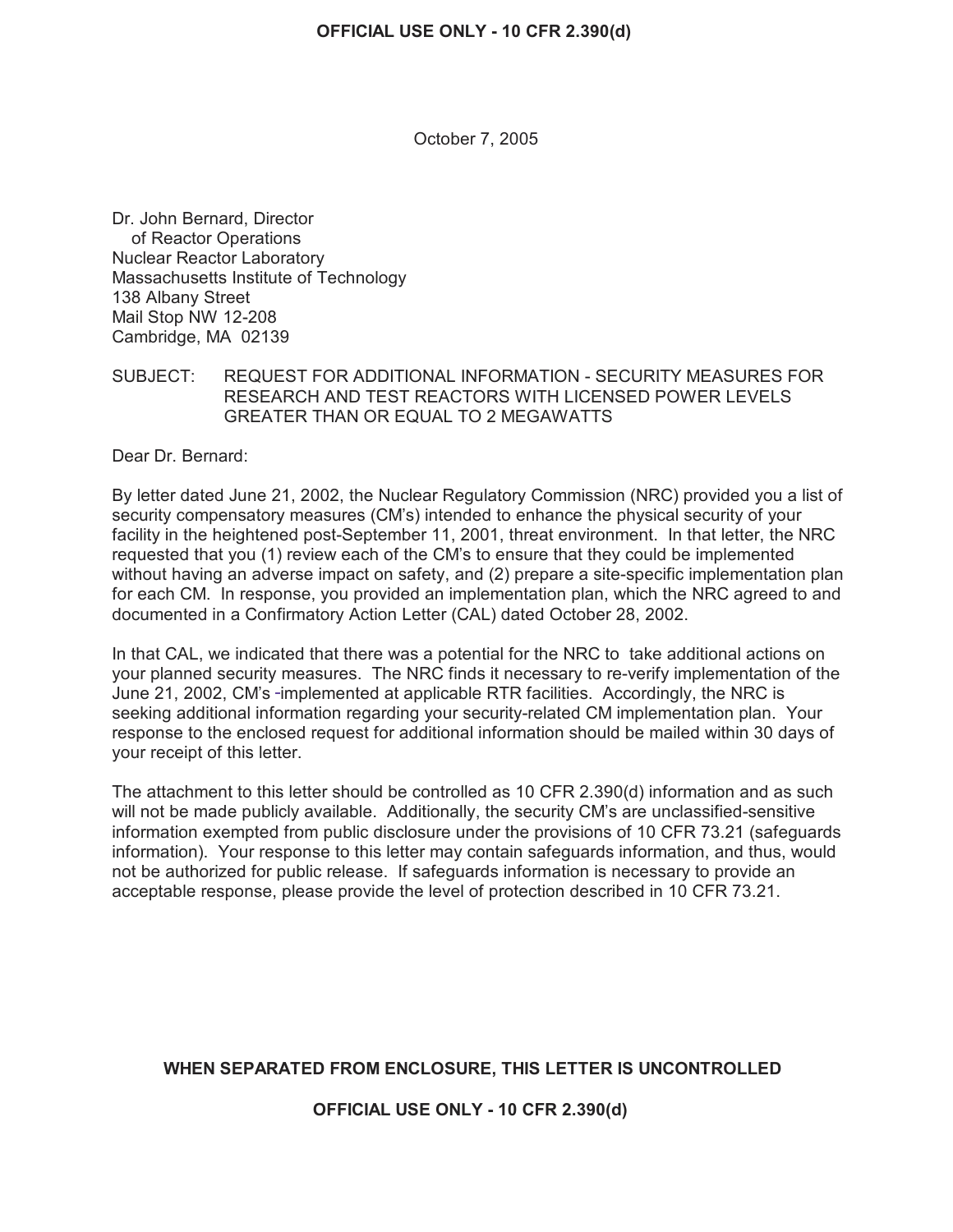This request contains information collection requirements that are subject to the Paperwork Reduction Act of 1995 (44 U.S.C. 3501, et seq.). These information collections were approved by the Office of Management and Budget, approval number 3150-0011, which expires August 31, 2006.

The burden to the public for these information collections is estimated to average 40 hours per response, including the time for reviewing instructions, searching existing data sources, gathering and maintaining the data needed, and completing and reviewing the information collection. Send comments regarding this burden estimate or any other aspect of these information collections, including suggestions for reducing the burden, to the Records and FOIA/Privacy Services Branch (T-5 F53), U.S. Nuclear Regulatory Commission, Washington, D.C. 20555-0001, or by Internet electronic mail to INFOCOLLECTS@NRC.GOV; and to the Desk Officer, Office of Information and Regulatory Affairs, NEOB-10202, (3150-0012), Office of Management and Budget, Washington, D.C. 20503.

If you have any questions regarding this request, please contact Mr. Alexander Adams, Jr. or Mr. Marvin Mendonca of my staff at 301-415-1127 or 301-415-1128, respectively.

Sincerely,

## **/RA/**

Brian E. Thomas, Section Chief Research and Test Reactors Section New, Research and Test Reactors Program Division of Regulatory Improvement Programs Office of Nuclear Reactor Regulation

Docket No. 50-20

Enclosure: As stated